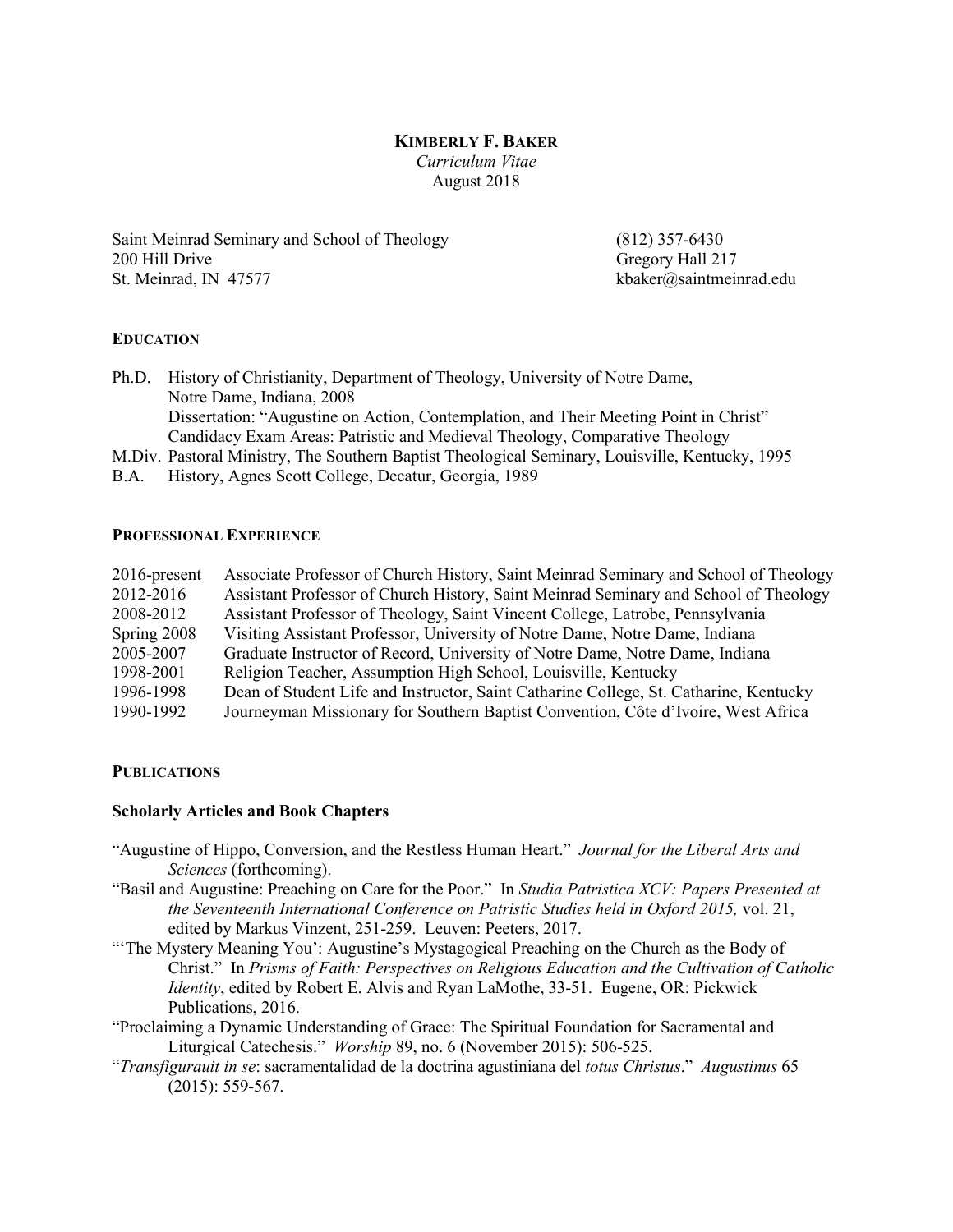# KIMBERLY BAKER, page 2

- "*Transfiguravit in se:* The Sacramentality of Augustine's Doctrine of the *Totus Christus*." In *Studia Patristica LXX. Papers Presented at the Sixteenth International Conference on Patristic Studies held in Oxford 2011,* vol. 18, edited by Markus Vinzent, 559-567. Leuven: Peeters, 2013.
- "Augustine's Doctrine of the *Totus Christus*: Reflecting on the Church as Sacrament of Unity." *Horizons* 37, no. 1 (Spring 2010): 7-24.

"Hebrews 11--The Promise of Faith." *Review and Expositor* 94, no. 3 (Summer 1997): 439-445.

"The Great Honesty: Remembering Thomas Merton. An Interview with Abbot Timothy Kelly." Conducted by George A. Kilcourse, Jr. Edited by Kimberly F. Baker. *The Merton Annual* 9 (1996): 193-220.

# Pastoral Articles

- "'I hope women will continue to speak the truth': A conversation with Cardinal Joseph W. Tobin." *America Magazine* 218, no. 2 (January 22, 2018): 40-41.
- "Young people are key to life and mission of the Church, Archbishop Thompson says." *The Criterion* 58, no. 35 (June 15, 2018): 1, 8.
- "An Interview with Kimberly Baker: 'Women of the Church' Conference." *Church Life* (February 9, 2017).

## Book Reviews and Encyclopedia Entries

Book review of *Saint Augustine on the Resurrection of Christ: Teaching, Rhetoric, and Reception*, by Gerald O'Collins. *Augustiniana* (forthcoming).

- "Bowman, Thea," "Davis, Cyprian," "Hustad, Donald Paul," "Riepp, Benedicta," "Wimmer, Boniface," and "Wolff, M. Madeleva." In the *Encyclopedia of Christianity in the United States*, edited by Mark Lamport and George Thomas Kurian. Lanham, MD: Rowman and Littlefield, 2016.
- Book review of *Tales of Grace: Reflections on the Joyful Mysteries*, by Luigi Santucci, trans. Demetrio S. Yocum, *Spiritus* 15, no. 2 (Fall 2015): 250-252.
- Book note on *Language in the* Confessions *of Augustine*, by Philip Burton. *Religious Studies Review* 35, no. 4 (December 2009): 277.
- Book note on *Homilies on the First Epistle of John*, by Augustine, trans. Boniface Ramsey. *Religious Studies Review* 35, no. 4 (December 2009): 277-278.

## CONFERENCE LEADERSHIP

"Women of the Church: Strength of the Past. Hope for Tomorrow. A Catholic Leadership Conference." Ferdinand, Indiana, October 2016. Co-chair of the inaugural conference. This national conference received a letter of blessing from Pope Francis.

## ACADEMIC PRESENTATIONS

- "Looking for God in All the Right Places: Augustine on the Present Life," The Annual Bishop Simon Bruté Lecture, Marian University, April 2018.
- "From Exegetical Dilemma to Theological Conviction: The Roots of Augustine's Doctrine of the *Totus Christus*," paper presentation, North American Patristics Society, Chicago, Illinois, May 26, 2017.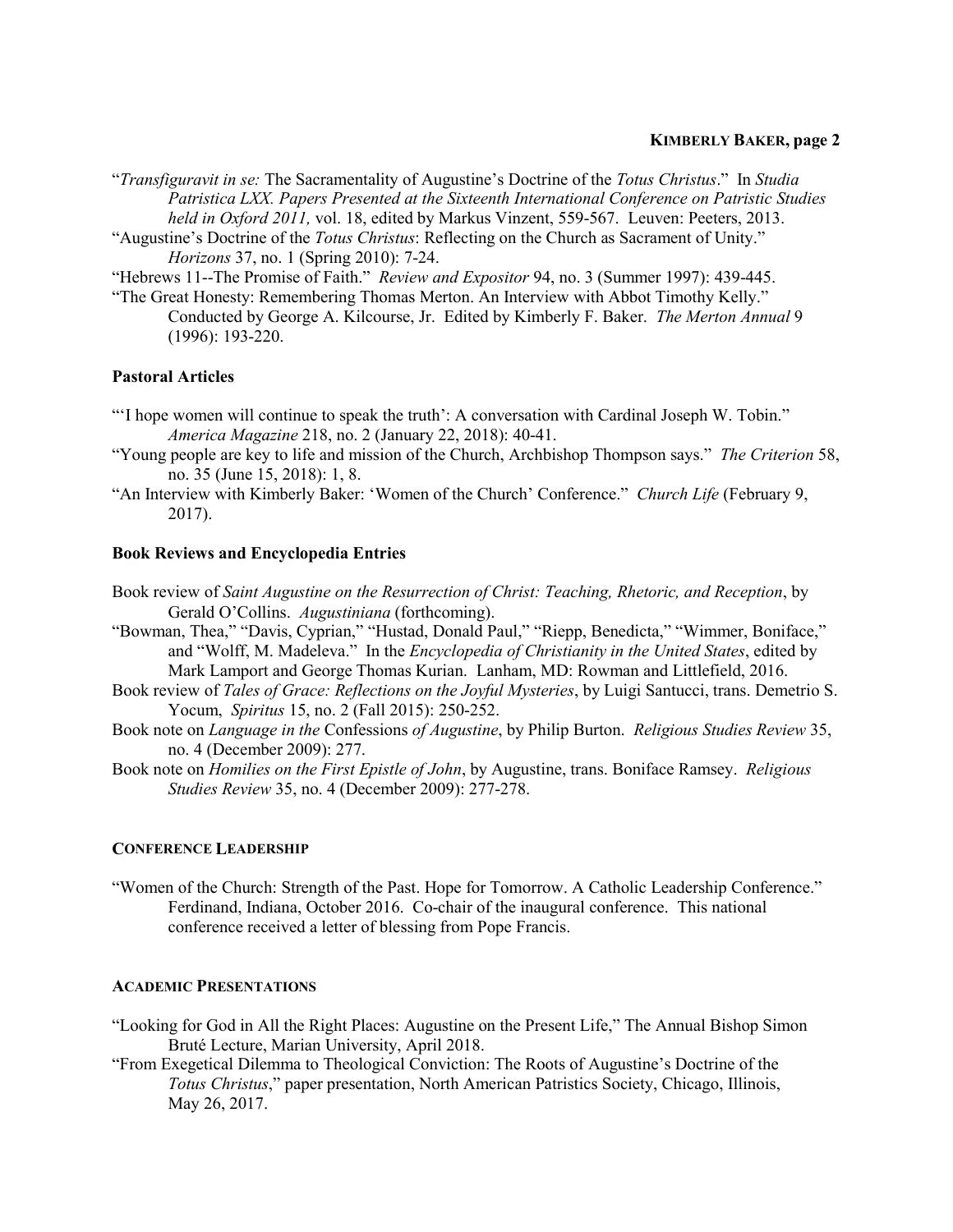# KIMBERLY BAKER, page 3

- "Basil and Augustine: Preaching on Care for the Poor," paper presentation,  $17<sup>th</sup>$  International Patristics Conference, University of Oxford, August 2015.
- "Christ Spread Throughout the World: Augustine's Sacramental Theology of Church," paper presentation, North American Patristics Society, May 2014.
- "Augustine of Hippo, Conversion, and the Restless Human Heart," Spring Lecture, Chapman Seminary, Oakland City University, Oakland City, Indiana, April 2014.
- "A Heart Transformed: Augustine on Christian Conversion," paper presentation, Catholic Theological Society of America, June 2013.
- "Augustine on the Value of the Present Life," Patricia H. Imbesi St. Augustine Fellow lecture, Villanova University, March 2013.
- "Augustine's Preaching on the Church as the Body of Christ," a two-part seminar for graduate students and faculty in Humanities, Villanova University, Spring 2013.
- "*Transfiguravit in se:* The Sacramentality of Augustine's Doctrine of the *Totus Christus*," paper presentation, 16<sup>th</sup> International Patristics Conference, University of Oxford, August 2011.
- "Graced Action: Augustine on Christ's Way of Love," paper presentation, College Theology Society, May 2009.
- "Moving Beyond Ourselves: Augustine on Living as the Body of Christ," paper presentation, American Academy of Religion, November 2004.
- "Engaging in 'Journey Business': Augustine's Preaching on the Here and Now," paper presentation, North American Patristics Society, May 2004.
- "Contemplation of God Through a Life of Service: The Christian Life in the Writings of Augustine," paper presentation, North American Patristics Society, May 2002.

# PUBLIC PREACHING, LECTURES, AND WORKSHOPS

- "The Trinity" and "Trinitarian Spirituality," workshops for the Parish Catechetical Leadership Institute, Saint Meinrad Seminary and School of Theology, July 2014, July 2015, July 2016, July 2017, July 2018.
- "Transforming Love," women's morning of reflection, St. Bernadette Parish, Louisville, Kentucky, June 2018.
- "Transforming Love," Lenten parish mission (three sessions), St. Nicholas Church, Santa Claus, Indiana, February 2018.
- "Intercultural Friendships: The Story of a Well in Togo," University of Evansville Newman Catholic Student Center, Evansville, Indiana, October 2017.
- "Sacramentality and My Encounter with God in India," University of Evansville Newman Catholic Student Center, Evansville, Indiana, September 2016.
- "Cross-Cultural Ministry Experiences: Lessons of Faith from Cross-Cultural Service," University of Evansville Newman Catholic Student Center, Evansville, Indiana, April 2016.
- "Women in the Church Yesterday and Today," University of Evansville Newman Catholic Student Center, Evansville, Indiana, January 2016.
- "History of Celibacy," January-term workshop (three sessions), Saint Meinrad Seminary and School of Theology, 2013-2016.
- Stewardship Reflection, Saint Francis of Assisi parish, Dale, Indiana, October 25, 2015.
- "A Journey of Discernment," retreat talk for the Faculty/Staff Fellows of "The Little Way Learning Community," Bellarmine University, held at Saint Meinrad Archabbey Guest House, October 2014.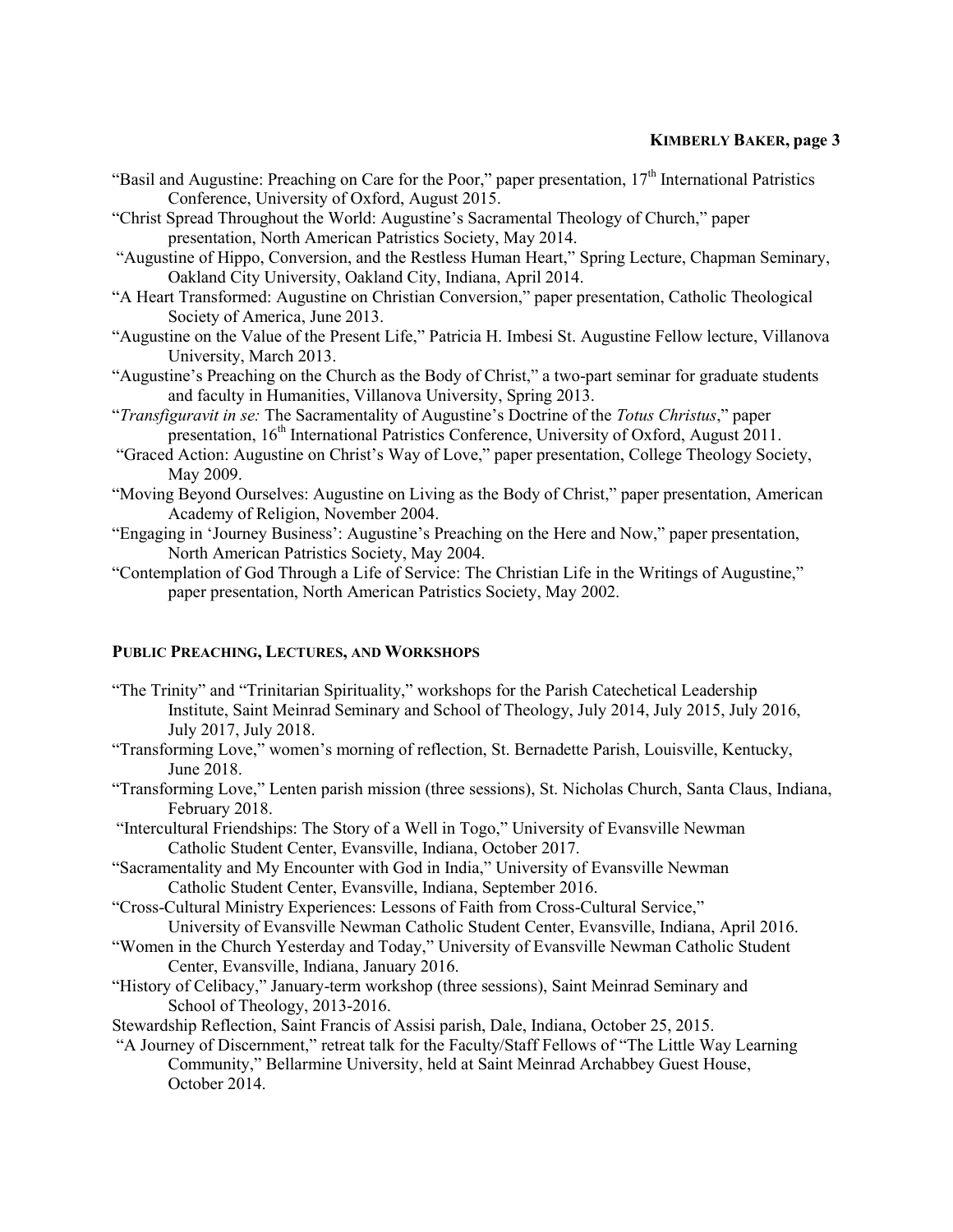# KIMBERLY BAKER, page 4

- Presentation on the Life and Art of Johann Schmitt, Heritage Day Mass and Celebration, St. Boniface Parish, Louisville, Kentucky, October 2013.
- "The Trinity," workshop for the Catechetical Leadership Institute, Diocese of Evansville, July 2013.
- "Augustine on the Transforming Union of the Body of Christ," Lenten speaker Series, Holy Trinity Parish, Ligonier, Pennsylvania, March 13, 2012.
- "The Church: St. Augustine and the *Totus Christus*," Lenten speaker series, Saint Vincent Basilica Parish, Latrobe, Pennsylvania, February 28, 2012.
- "Living Attentively," Breakfast with Benedict series, Saint Vincent College, Latrobe, Pennsylvania, January 23, 2012.
- "Living as the Body of Christ," Day of Recollection for the Parish Pastoral Council and Staff of St. Peter Parish of Slippery Rock, Pennsylvania, held at St. Emma Monastery, Greensburg, Pennsylvania, January 7, 2012.
- "Biblical Stories and Our Stories," Aging and Spirituality lecture series, Saint Vincent College, Latrobe, Pennsylvania, April 27, 2011.
- "The Gift of Scripture: Generation to Generation," Fall speaker series, Saint Vincent Basilica Parish, Latrobe, Pennsylvania, October 19, 2010.

## AWARDS AND RESEARCH GRANTS

- Adrian Fuerst Faculty Research and Development Grant, Saint Meinrad Seminary and School of Theology, for travel to the Oxford Patristics Conference, Summer 2015.
- Patricia H. Imbesi Saint Augustine Fellowship, Augustinian Institute of Villanova University, for semester research leave, Spring 2013.
- Catherine Mowry LaCugna Award for best theological essay by a new scholar, The Catholic Theological Society of America, June 2011.
- James L. and Josephine S. Baggott Outstanding Senior Award, The Southern Baptist Theological Seminary, December 1995.
- Clyde T. Francisco Preaching Award, The Southern Baptist Theological Seminary, May 1995.

# COURSES TAUGHT

## Graduate

**Patristics** Early Church History Medieval Church History Augustine the Preacher Theology of Augustine Christian Martyrdom: Witness of Faith *Caritas* and Wealth: Patristic Perspectives

## Undergraduate

First Theology Systematics II Christian Spirituality Christian Martyrdom Theology of Augustine Ministry Field Experience Exploring Religious Meaning Theology of Early Christianity Foundations of Theology: Biblical/Historical World Religions New Testament College Life and Beyond